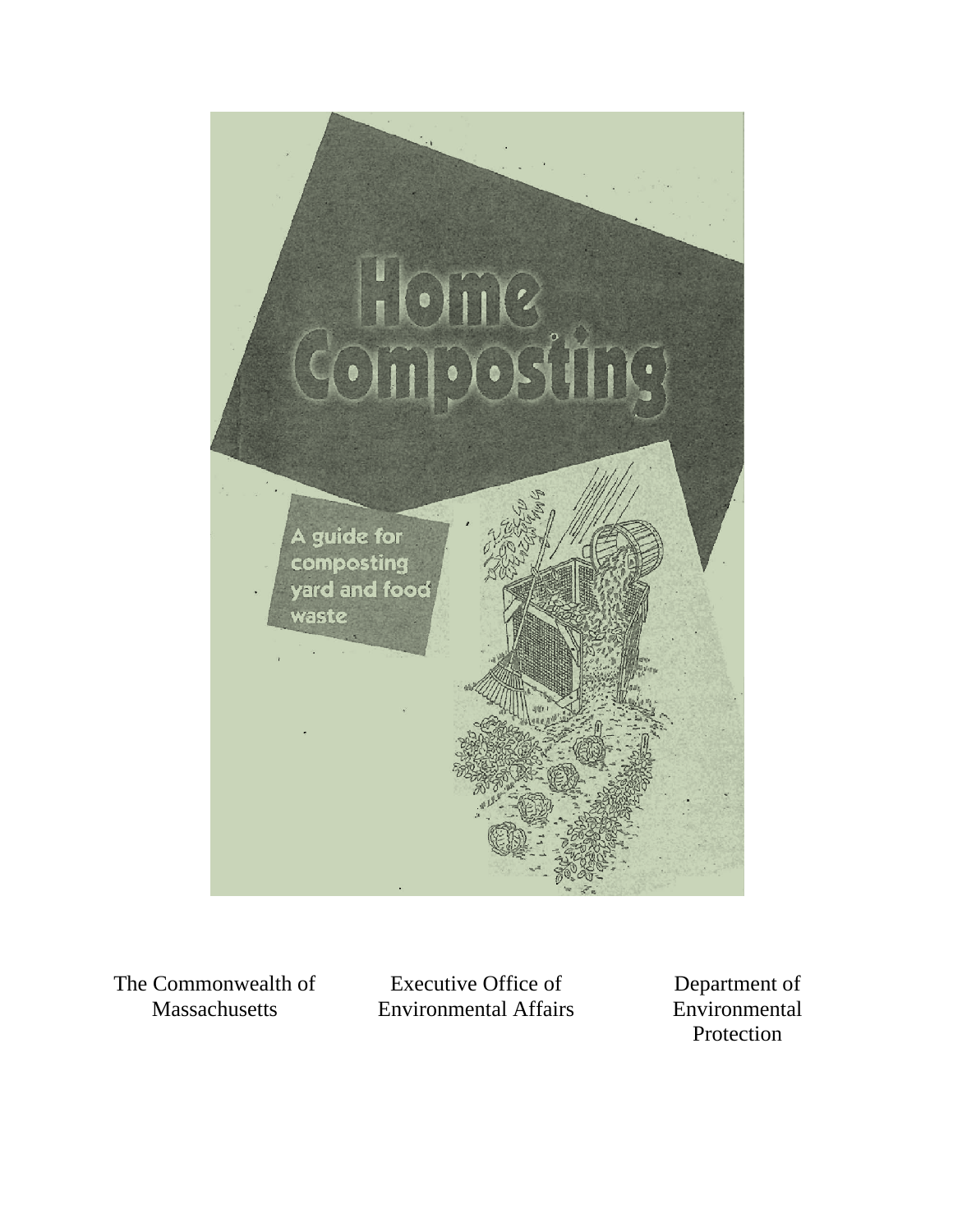## *What is Composting?*

Composting is a controlled process of decomposition of organic material. Naturally occurring soil organisms recycle nitrogen, potash, phosphorus, and other plant nutrients as they convert the material into humus.

# *Benefits of Composting*

Composting is a convenient, beneficial and inexpensive way to handle your organic waste and help the environment. Composting:

- Reduces the volume of garbage requiring disposal
- Saves money for you and your community in reduced soil purchases and reduced local disposal costs; and
- Enriches the soil. Using compost adds essential nutrients, improves soil structure, which allows better root growth, and increases moisture and nutrient retention in the soil. Plants love compost!

## *What You Should Compost*

Yard wastes such as leaves, grass clippings and weeds make excellent compost. All fruit and vegetable scraps, plus food wastes such as coffee grounds, tea bags, and eggs shells can be composted. To keep animals and odors out of your pile, do not add meat, bones, fatty food wastes (such as cheese, grease, and oils), dog and cat litter, and diseased plants. Do not add invasive weeds and weeds that have gone to seed.

## *How to Use Compost*

When the composed materials look like rich, brown soil, it is ready to use. Apply one-half to three inches of finished compost and mix it in with the top four inches of soil about

one month before planting. Compost can be applied as a top dressing in the garden throughout the summer. Compost is excellent for reseeding lawns, and it can be spread one-quarter inch deep over the entire lawn to rejuvenate the turf. To make potting soil, mix equal parts compost, sand and loam. You may put the compost through a screen to remove large particles - these can go back into the pile.

#### *Mulching*

Grass clippings, leaves, and woody yard wastes can be used as mulch in gardens and around shrubs to keep the soil moist, control weed growth and add nutrients. Woody materials should be chipped or shredded. Use a mulch of pine needles around acidloving plants. Leaves will work first as mulch, then as a soil enricher as they decompose. Grass clippings should be dried before using as mulch. Do not mulch with grass clippings which have been treated with herbicides; composting them first, however, will break down most herbicides.

#### *Composting Without a Yard*

Composting can be done indoors using an earthworm farm. Not only can you recycle your food scraps, you can also have a steady supply of fishing bait! For more information, call DEP's Recycling Program.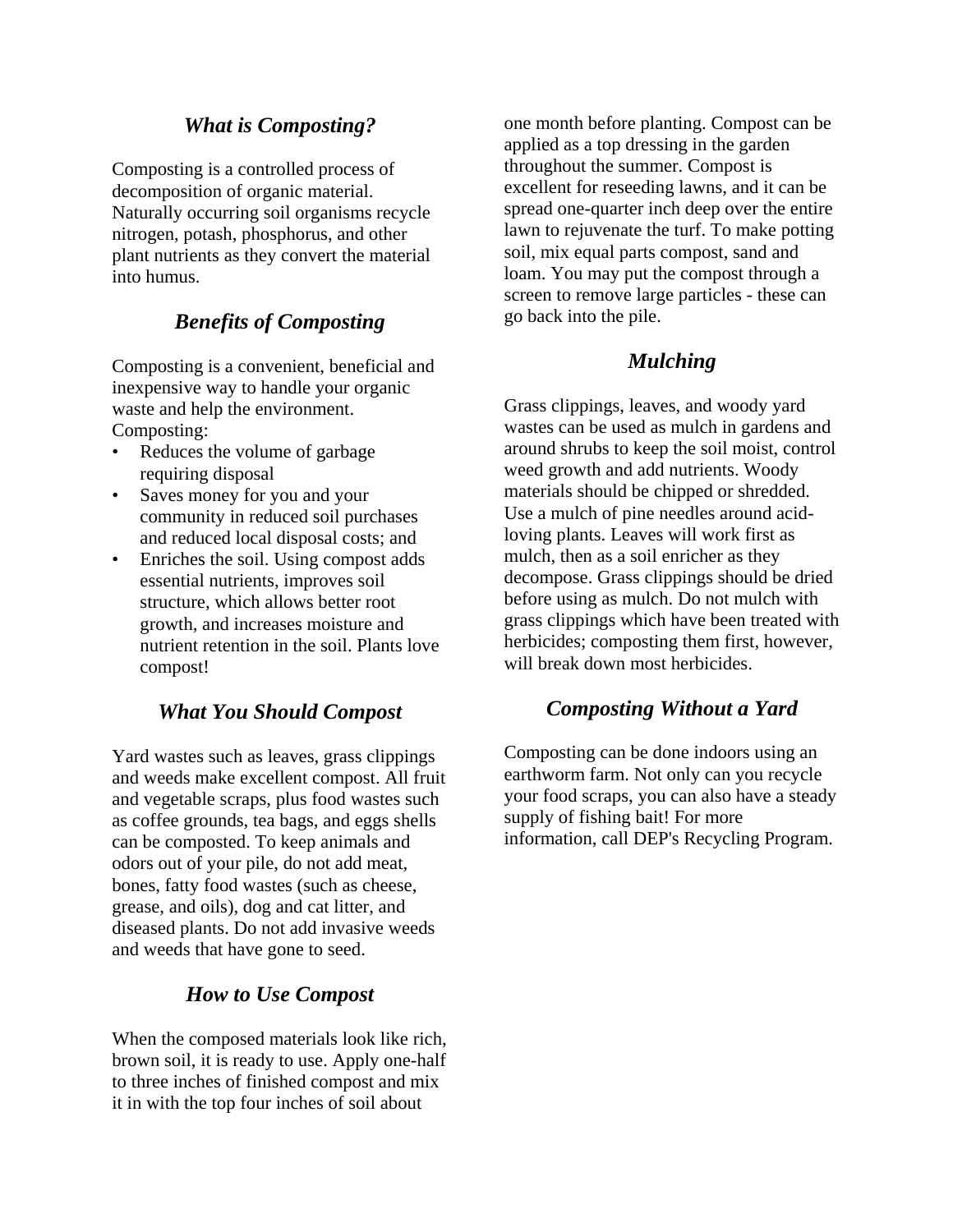# *Elements of a Good Compost Pile*

With these principles in mind, you can convert your organic wastes into resources by turning your spoils to soil.

# *The Biodegraders*

Nature has provided an army of workers who specialize in decomposing organic material. These "critters" – bacteria, fungi, molds, earthworms, insects, and other soil organisms - eat all types of organic material and in the process convert nutrients into a form plants can utilize. Without those compost critters, we would be surrounded by mountains of leaves and the soil would be barren. The process of composting is simply a matter of providing the soil organisms with food, water, and oxygen. They do the rest.

# *Organic Material*

Organic material contains varying amounts of carbon and nitrogen which nourish the organisms naturally present in your compost pile. (Billions of bacteria inhabit the surface of every leaf and blade of grass in your yard.) The critters need both carbon and nitrogen. An easy way to provide both of these is to remember that brown, woody' materials, such as autumn leaves, are high in carbon while green, moist materials, such as grass clippings, are high in nitrogen (refer to the table on the back of this brochure). Use approximately three parts "brown'" material to one part "green" material to optimize the composting process and prevent odors from developing. This recipe will yield finished compost in three to eight months. Leaves alone break down in six to 15 months. Grass clippings or food scraps composted alone result in unpleasant odors because they

contain more nitrogen than the compost organisms, can use. Mix leaves, straw, or shredded newspaper with green material, or let it dry until it turns brown before composting it alone.

## *Air*

The compost critters need oxygen, just as we do. Lack of oxygen will slow down the composting process and cause odors. Turn your pile, fluff it with a hoe or compost turning tool or build air passages into the pile with cornstalks to provide oxygen to the organisms.

### *Moisture*

Compost organisms need a moist environment. The pile should be as damp as a wrung-out sponge, but not dripping wet. Make sure leaves are damp when you add them to the compost pile because they will not break down if they are dry. Since moisture evaporates as the pile heats up (a sign of active composting), let rain and snow replace it, or add water during dry spells. A cover helps retain moisture in hot weather.

# *Composting Bins*

#### *New Age Composter*

The New Age Composter and Earth Machine Composter are rodent-resistant bins distributed through DEP's recycling grant program.

#### *Turning Bins*

A series of three or more bins allows you to make compost in a short time by turning the materials on a regular schedule.

#### *Barrel Bin*

These bins can easily be made from plastic garbage cans.

#### *Wire Bin*

Wire bins can also be made for composting.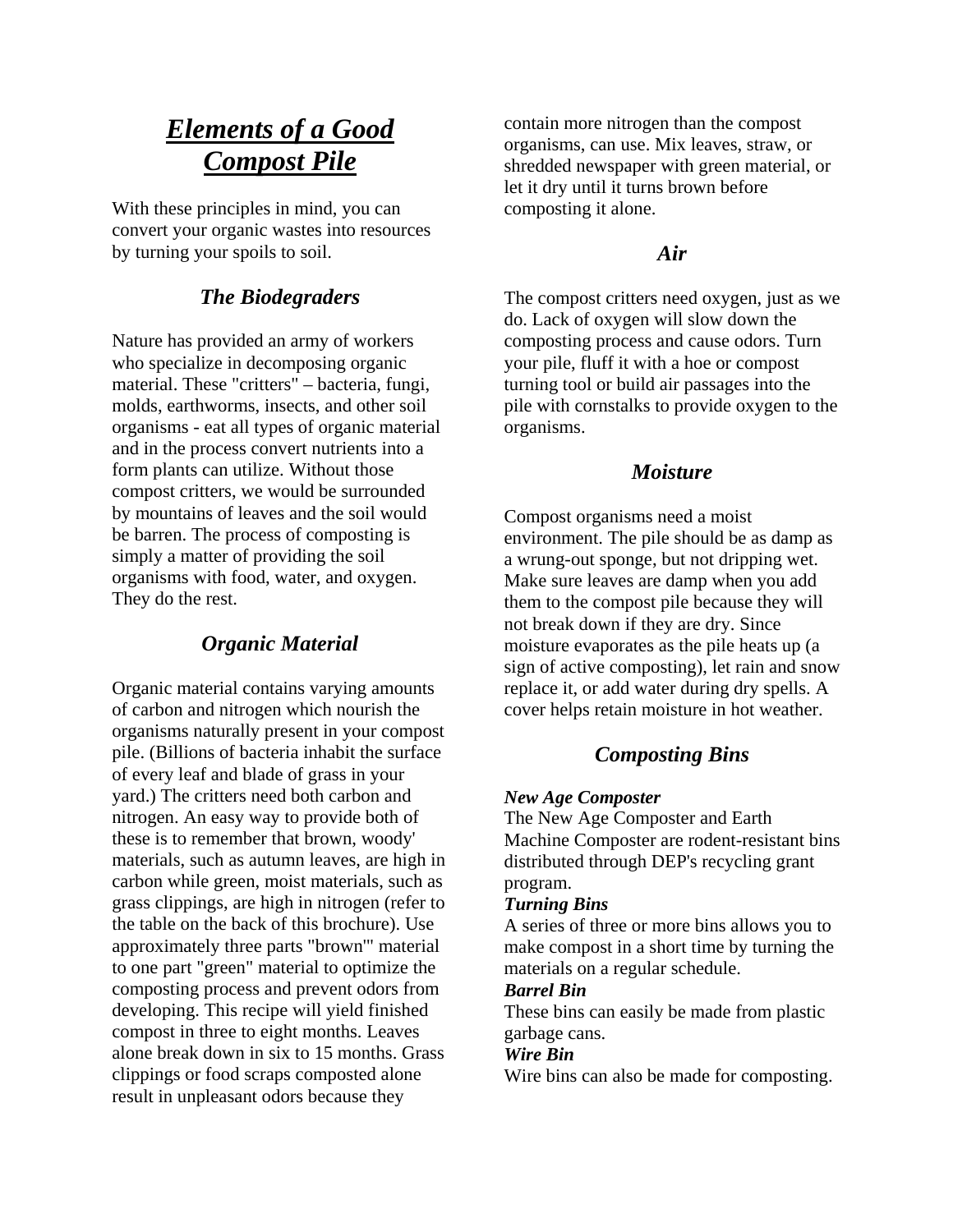# *How to Make a Compost Pile*

There are as many different ways to make compost as there are people who do it. The following guidelines will get you started, but soon your own experiences will help you tailor a method that best fits your needs.

- 1. **Build or purchase a compost bin.** Check to see if your community has a composting bin distribution program, or order from a garden catalogue, nursery or hardware store. Enclosed compost piles keep out pests, hold heat and moisture in, and have a neat appearance. Or, bins can be simply made of wire, wood, pallets, concrete blocks, even garbage cans with drainage holes drilled in them. In urban areas, rodent-resistant compost bins - having a secure cover and floor and openings no wider than one-half inch must be used.
- 2. **Set up the bin** in a convenient, shady area with good drainage. A pile that is about three feet square and three feet high will help maintain the heat generated by the composting organisms throughout the winter. Although a smaller pile may not retain heat, it will compost.
- 3. **Start the pile** with a layer of coarse material such as corn stalks to build in air passages. Add alternating layers of "brown" and "green" materials and mix them together. Sprinkle with soil every 12 inches. Be sure to bury food scraps in the center of the pile. If you don't have "brown" and "green" materials on hand at the same time, build your pile with "browns" and mix in "greens" as they become available. Shred leaves or run over them with a lawn mower to shorten
- 4. the composting time. Save several bags of leaves to add in the spring and summer when "browns" are scarce.
- 5. Add water as you build the pile if the materials are dry. *Keep the composting material damp* or it will not decompose.
- 6. As time goes on, keep oxygen available to the compost critters by fluffing the pile with a hoe or compost turning tool each time you add material. A complete turning of the pile - so the top becomes the bottom - in spring and fall should result in finished compost within a year. More frequent turning will shorten the composting time.

# **High Nitrogen**

## **"Green" Ingredients**

- Grass clippings
- Weeds
- Food wastes: fruit & vegetables, coffee grounds, tea bags, egg shells
- Manure (cow, horse, chicken, rabbit)
- Seaweed
- Alfalfa hay/meal
- Blood meal

#### **High Carbon "Brown" Ingredients**

- Autumn leaves
- **Straw**
- Cornstalks
- Paper/cardboard: paper towels, napkins, bags, plates, coffee filters, tissue and newspaper
- Wood chips
- Sawdust
- Pine needles